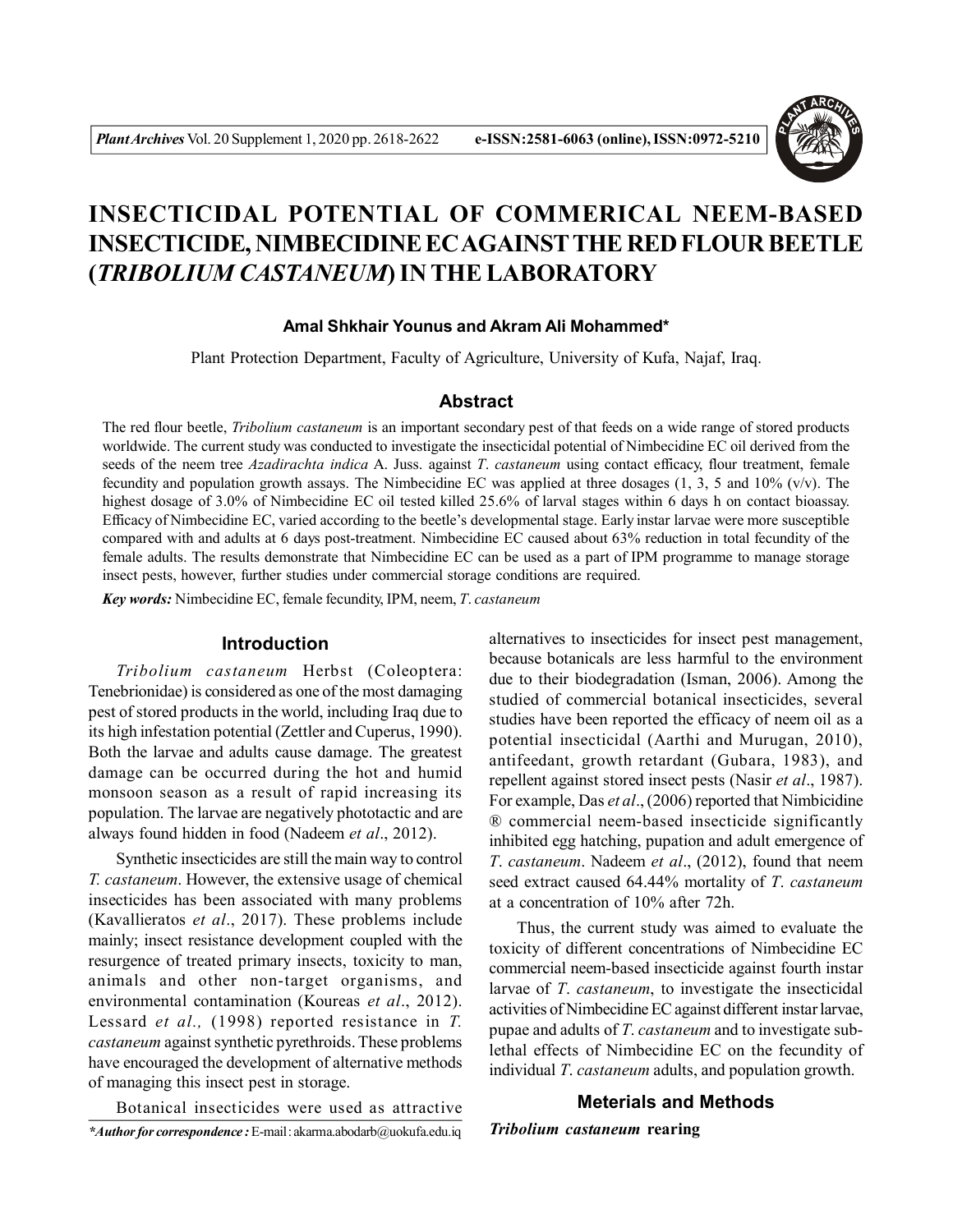The stock culture of *T*. *castaneum* originated from wheat grain stores in Najaf, Iraq, in 2014, and was maintained at the Entomology Laboratory, Faculty of Agriculture, University of Kufa, Najaf, Iraq. Individuals of *T*. *castaneum* were cultured in a controlled environmental room at  $28 \pm 1$  C and 55–65% RH under continued darkness. Wheat flour sterilized at 60°C for 60-90 min. was used as food. Insects (50 male and female pairs) were reared on wheat flour placed in 500 ml glass jars covered with a muslin cloth and rubber bands. After 1 week of oviposition period, the adults were removed and the progeny that emerged subsequently were used for the different assays. Insects were re-cultured after every 10 weeks.

#### **Nimbecidine EC**

Nimbecidine EC is a commercial formulation of Azadirachtin EC (0.03%) (T. Stanes & Company Limited) was used. Nimbecidine EC is an extract of neem seed, which acts as repellent, antifeedant and growth regulator. The concentrations used in the present experiment were 1, 3, 5 and 10%. To obtain these concentrations, 1, 3, 5 or 10 ml of Nimbecidine EC was diluted in 100 ml of distilled water and 0.7 ml of emulsifier (Palmolive Ultra soap, Henkel Deutschland), where a preliminary experiment confirmed that this amount of emulsifier in water had on negative effect on all stages of *T*. *castaneum*. The suspensions were then agitating for 20 minutes on a magnetic stirrer, and were shaken again before they were used in experiments.

#### **Bioassay**

Three concentrations of Nimbecidine EC (1, 3, 5 and 10%) were tested. One to three days old *T*. *castaneum* fourth instar larvae were first transferred into Petri dishes (9 cm diameter) to refrigerator at  $4^{\circ}$ C for 10 min to reduce their activity to enable topical treatment to be carried out (Mohammed *et al*., 2019). For each concentration, Whatman-No. 1 filter paper (9 cm diameter) containing 50 fourth larval instars was placed individually in 9-cm diameter Petri dish and sprayed with 1 ml of suspension using a 750 ml trigger water sprayer (Ampulla, Hyde, UK). The application was made with a distance of 15 cm between the sprayer nozzle and Petri dish and they were kept at room temperature for 30 min to dry. Treated insects in each Petri dish were transferred using a camel hair brush to a new 9-cm Petri dish containing 2g of wheat flour placed on the bottom, a lid with 1-cm hole covered with nylon mesh, then they were sealed with Parafilm to prevent them from escaping and incubated at  $28 \pm 1$ <sup>o</sup>C and 55–65% RH for 6 days. Five petri dish replicates were used for each concentration and control. Insect mortality was recorded after 1, 2, 4 and 6 days. Individuals were presumed dead if they remained immobile and did not respond to three probings with a blunt dissecting probe after a 5 min recovery period (Adarkwah *et al*., 2010).

### **Effect of** *T***.** *castaneum* **developmental stages on the insecticidal efficacy of Nimbecidine EC**

Nimbecidine EC at a concentration of 10% was selected based on the level of *T*. *castaneum* mortality in the bioassay experiment. Different developmental stages of *T*. *castaneum* (second instars, third instars, fourth instars, fifth instars, pupa and adults) were obtained from the laboratory using the method described by Nadeem *et al*., (2011). Each developmental stage was replicated five times. The experimental protocol and assessment were identical to the bioassay described above.

#### *T***.** *castaneum* **mortality in wheat flour**

The effect of Nimbecidine EC-treated wheat flour on the mortality of fourth instar larvae and adults of *T*. *castaneum* was assessed in the laboratory. 10 ml of diluted Nimbecidine EC was mixed with 1 kg of wheat flour and stirred continuously on a mechanical roller for 15 min to ensure even spread of the material over the surface of the wheat flour. Then, the mixture was left for 3 days to ensure saturating the flour with neem oil. Three to five old-day *T*. *castaneum* adults of mixed sex (10 individuals per jar) were released in individual small glass jars with 5 g of treated wheat flour, covered with muslin cloth, and kept at the same conditions described above. In addition, one to three days old *T*. *castaneum* fourth instar larvae (10 individuals per jar) were released in individual small glass jars with 5g of treated wheat flour. In control treatment, wheat flour was mixed with distilled water only. Each treatment was replicated five times. Insect mortality was recorded after 1, 2, 4 and 6 days.

# **Effect of Nimbecidine EC on the fecundity of** *T***.** *castaneum*

To determine the sublethal effect of Nimbecidine EC on the fecundity of *T*. *castaneum* adult females, malefemale (3–5 day old) pairs (each pair is a replicate) were introduced into each 9-cm Petri dishes containing Whatman No. 1 filter papers were sprayed with 1 ml of a concentration of 10%. Control treatment was sprayed with distilled water only. Each treatment was replicated 10 times. After 24 h, each female was transferred to individual sterile Petri dishwith 1g of wheat flour covered with muslin cloth, secured using a rubber band and were kept at  $28 \pm 1$ °C and  $65 \pm 5\%$  RH. The number of eggs produced by each female was recorded after 5 days using microscope eyepiece camera.

#### **Effect of Nimbecidine EC on** *T***.** *castaneum*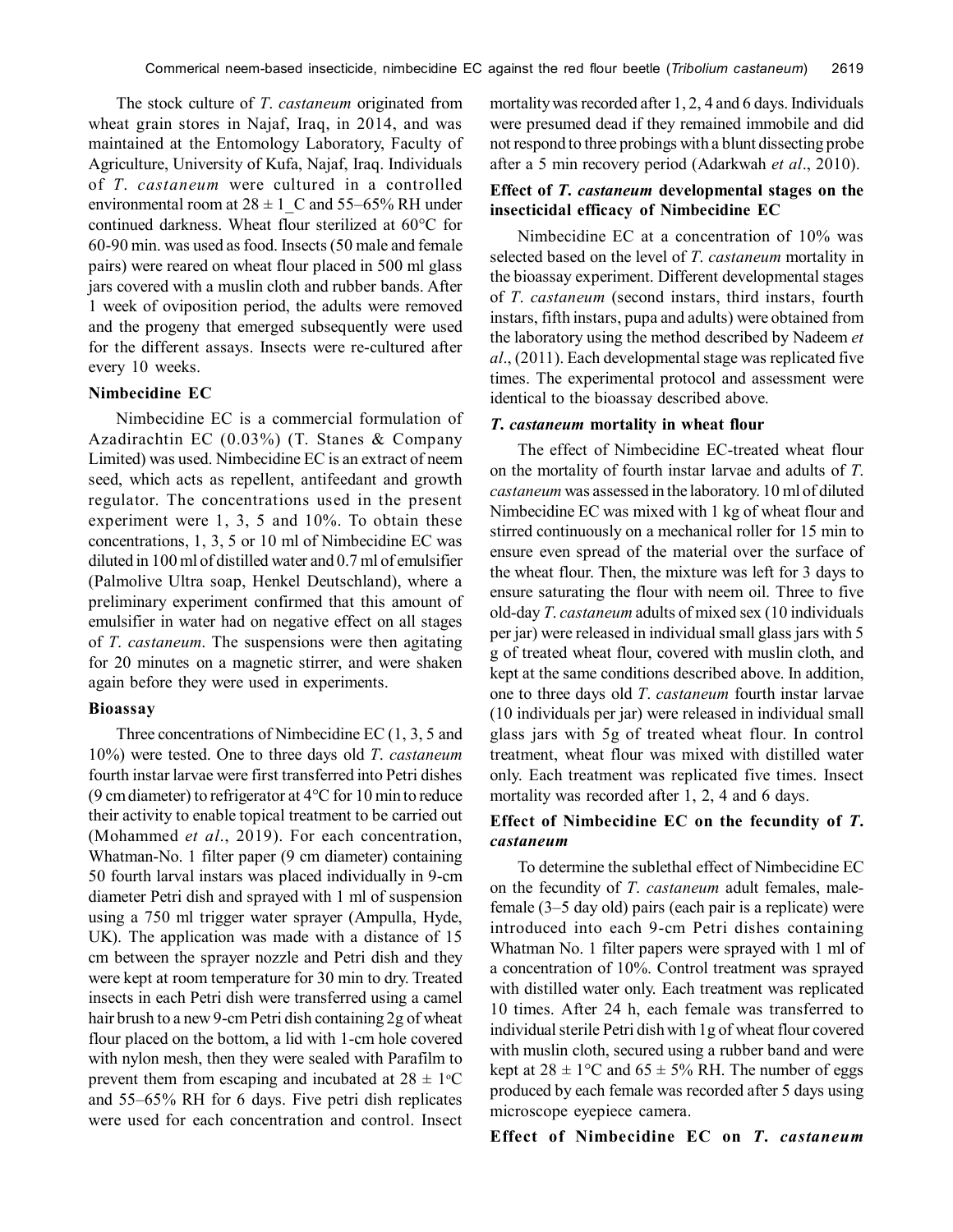#### **population growth**

Male female *T*. *castaneum* pairs (3-5 days-old) were (5 pairs per jar) were released in individual glass jars with 50 g of treated wheat flour, covered with muslin cloth, and kept at the same conditions described above for 40 days. In control treatment, wheat flour was mixed with distilled water only. Each treatment was replicated five times. The numbers of live adults, pupae and larvae were recorded.

#### **Statistical analysis**

The analysis was performed using GenStat software (VSN International 2016). Cumulative mortality was corrected for natural death in the control using Abbott's formula (Abbott, 1925). Normality of data distribution was assessed using the Shapiro-Wilk test. Corrected mortalities were logit transformed when necessary to meet the assumption of normality. For bioassay, one-factor repeated measurement ANOVA was used to determine the effect of different concentrations of Nimbecidine EC on the mortality of *T*. *castaneum*. One-factor repeated measurement was used to determine the effect of developmental stage on the mortality of *T*. *castaneum*. The effect of Nimbecidine EC on the fecundity of females was analyzed using one-way ANOVA. One-factor repeated measurement ANOVA was also used to determine the effect of Nimbecidine EC on the population build-up of *T*. *castaneum*. Mean comparisons were performed using LSD test at 5% level of significance (P  $< 0.05$ ).

# **Results and Discussion**

#### **Bioassay**

Table 1 shows the corrected mortality of *T*. *castaneum* later larval after exposure to different concentrations of Nimbecidine EC oil. The corrected mortality was concentration dependent with the highest concentration of 10% causing 25.6% mortality of *T*. *castaneum* after 6 days, which was significantly higher than 7.6% with the lowest concentration of 1% (*F*4,  $279 = 373.59$ ,  $P < 0.001$ ). The effect of time after exposure on the percentage of corrected mortality was significant (*F*4, 279 = 373.59, P *<* 0.001), with a significant mortality rate recorded for all concentrations 6 days after treatment (Table 1). The interactions between developmental stages and time after treatment were significantly different ( $P \le$ 0.001). *Tribolium castaneum* mortality in the control treatment was 3%.

The toxic effect of Nimbecidine EC was found to be dose and exposure time dependent. These results are in agreement with Athanassiou *et al.,* (2005) who assessed Neem Azal at 50, 100 and 200 ppm against *Rhyzopertha dominica* (F.), *Sitophilus oryzae* L. and *T. confusum* and found that mortality of the stored insects increased with increase in dose of neem oil and time of exposure. The effect of neem in controlling *T*. *castaneum* can be related to bitter compounds of neem that often have an antifeedant effect and can interfere with hormonal processes in insects (Schmutterer, 1990) or it may be related to lack of oxygen as a result of closing the spiracles with oil (Hall and Harman, 1991). The results obtained in the present study are consistent with the findings of several researchers who had demonstrated the toxic of different commercial formulations of neem against a wide range of stored insect pests (Isman 2006; Obeng-Ofori 2007; Mustafa *et al*., 2014). Adarkwah *et al*., (2010) found that Calneem® oil is provided a good protection of wheat grains and flour from weight loss caused by red flour beetle *T*. *castaneum*.

# **Effect of** *T***.** *castaneum* **developmental stages on the insecticidal efficacy of Nimbecidine EC**

The developmental stage of *T*. *castaneum* treated with Nimbecidine EC oil had a significant effect on the corrected mortality ( $F_{3, 79}$  = 53.88, P < 0.001), with the highest mortality 30% for the early instar larvae, compared with 19.8% for adults at 6 days after treatment (Table 2). The effect of time after exposure on the percentage of corrected mortality was significant  $(F_{3, 79})$  $= 130.99$ ,  $P < 0.001$ ), with a significant mortality rate recorded for all developmental stages 6 days after treatment. The interactions between developmental stages and time after treatment were significantly different ( $P < 0.001$ ). The mortality rate in control treatments ranged between 2 and 3.6%.

The variation in developmental stage susceptibility of *T*. *castaneum* to Nimbecidine EC neem oil may be explained by biochemical changes during host cuticle and/

**Table 1:** Effect of different concentrations Nimbecidine EC on the corrected mortality (means ± SE) of larval stages of *T*. *castaneum* after 1, 2, 4 and 6 days.

| Concent- | Corrected mortality (mean $\pm$ SE) |                  |                               |                   |  |
|----------|-------------------------------------|------------------|-------------------------------|-------------------|--|
| ration   | 1 day                               | 2 days           | 4 days                        | 6 days            |  |
| $1\%$    | $0 \pm 0.0aA$                       | $0.8 \pm 0.1$ dA | $4.8 \pm 0.2$ dB              | $7.6 \pm 0.5$ dC  |  |
| $3\%$    | $0 \pm 0.0$ aA                      | $2.8 \pm 0.3$ cB | $8.8 \pm 0.4cC$               | $12.4 \pm 0.4cD$  |  |
| $5\%$    | $0 \pm 0.0$ aA                      | $4 \pm 0.1$ bB   | $10.4 \pm 1.1$ <sub>b</sub> C | $17.6 \pm 0.9 bD$ |  |
| 10%      | $0 \pm 0.0$ aA                      | $9.6 \pm 0.6$ aB | $19.6 \pm 0.8$ aC             | $25.6 \pm 1.3aD$  |  |

Means in the same column followed by different lowercase letters indicate significant differences; means in the same rows followed by different uppercase letters indicate significant differences in the values at  $P < .05$ , using LSD test.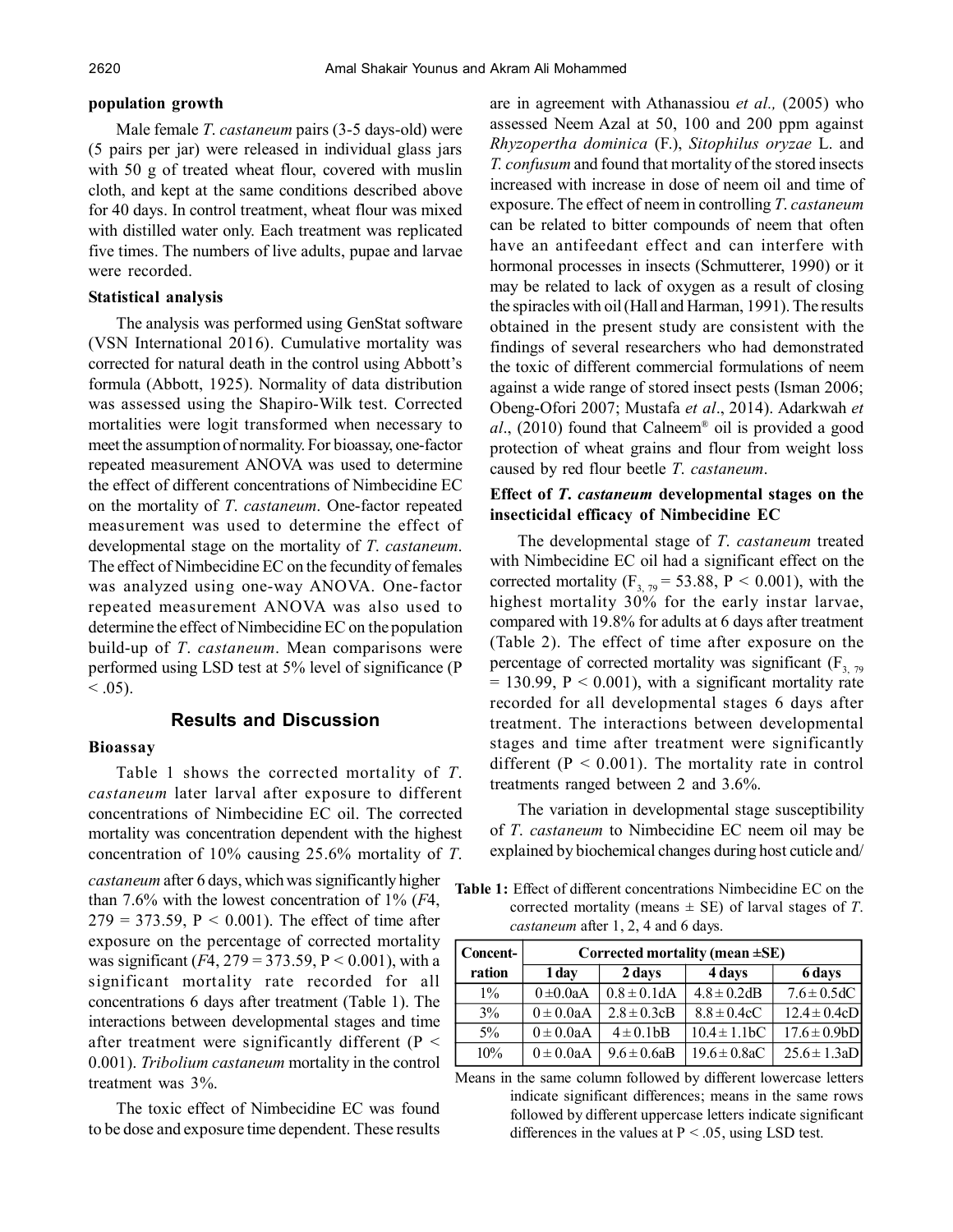or inhibiting the release of prothoracicotropic hormones and allatotropins by azadirachtin, which is the major component in neem, thereby affecting metamorphosis in *T*. *castaneum* (Banken and Stark 1997) This confirms the findings of Adarkwah *et al*., (2010) who reported low mortality of late larvae and pupae exposed to 0.5% Calneem® neem oil compared to early larvae of *T*. *castaneum*.

#### *T***.** *castaneum* **mortality in wheat flour**

Mortality of *T*. *castaneum* larval instars and adults was affected by treatment and time of exposure (treatment:  $F_{1,39} = 22.57$ , P < 0.001; time:  $F_{3,39} = 56.59$ , P < 0.001). After 6 days, all treatments caused significantly higher mortality than control treatment (Table 3). For all treatments, mortality increased with increasing exposure time. The interaction between treatment and time of exposure was significantly different  $(P < 0.001)$ .

# **Effect of Nimbecidine EC on the fecundity of** *T***.** *castaneum*

The fecundity of *T*. *castaneum* adult females was affected by Nimbecidine EC treatment ( $F_{1,19} = 28.3$ , P < 0.001). Beetles exposed to distilled water only (control) produced  $18.9 \pm 2.7$  eggs, which was higher than those exposed to Nimbecidine EC at a concentration of 10% **Effect of Nimbecidine EC on** *T***.** *castaneum*

**Table 2:** Corrected mortality (means  $\pm$  SE) of early larvae, later larvae, pupae and adults of *T*. *castaneum* treated with to Nimbecidine EC at a concentration of 10% after 1, 2, 4 and 6 days.

| Corrected mortality (mean $\pm$ SE)       |                           |                                            |                            |  |  |
|-------------------------------------------|---------------------------|--------------------------------------------|----------------------------|--|--|
| 1 day                                     | 2 days                    | 4 days                                     | 6 days                     |  |  |
| $2 \pm 0.1$ aA<br>Early larvae            | $14 \pm 1.0$ aB           |                                            | $30 \pm 3.4$ aD            |  |  |
| Later larvae<br>$\overline{2} \pm 0.1$ aA | $\overline{4} \pm 0.8$ bB | $\overline{12\pm 1.3}$ <sub>bC</sub>       | $25 \pm 2.1 bD$            |  |  |
| $0 \pm 0.0bA$                             | $7.6 \pm 0.2$ cB          | $18.2 \pm 1.1$ bC $\left  24.1 \pm 1.5$ bC |                            |  |  |
|                                           |                           | $13.1 \pm 0.5cC$   $19.8 \pm 0.8cD$        |                            |  |  |
|                                           |                           | $0 \pm 0.0$ bA   7.7 $\pm$ 0.3cB           | $\overline{24 \pm 2.2}$ aC |  |  |

- Means in the same column followed by different lowercase letters indicate significant differences; means in the same rows followed by different uppercase letters indicate significant differences in the values at  $P < .05$ , using LSD test.
- **Table 3:** Corrected mortality (means  $\pm$  SE) of larval stage of *T*. *castaneum* exposed to Nimbecidine EC-treated wheat flour treated with to Nimbecidine EC at a concentration of 10% after 1, 2, 4 and 6 days.

| Treat-       | Corrected mortality (mean $\pm$ SE) |                                 |                 |                    |  |
|--------------|-------------------------------------|---------------------------------|-----------------|--------------------|--|
| ment         | 1 day                               | 2 days                          | 4 days          | 6 days             |  |
| Larval stage | $2 \pm 0.1$ aA                      | $14 \pm 1.0$ aB                 | $24 \pm 2.2$ aC | $30 \pm 3.4$ aD    |  |
| Adult        |                                     | $2 \pm 0.1$ aA   $4 \pm 0.8$ bB | $12 \pm 1.3$ bC | $\vert$ 26 ± 2.1bD |  |

Means in the same column followed by different lowercase letters indicate significant differences; means in the same rows followed by different uppercase letters indicate significant differences in the values at  $P < .05$ , using LSD test.





 $(7 \pm 0.8 \text{ eggs})$ . Lale and Mustapha (2000) reported significant reduction in egg laying in *Callosobruchus maculatus* treated with neem seed oil. In addition, neem oil dosages applied at lower dosages of 0.5–3.0% significantly reduced progeny production in *T*. *castaneum*, compared to the control. In our study, Nimbecidine EC reduced the total number of eggs laid per female of *T*. *castaneum* by about 63% compared to untreated females.

# **population growth**

The treatment of wheat flour with Nimbecidine EC significantly reduced the population growth of *T*. *castaneum*, compared to untreated wheat flour (control)  $(F_{1, 19} = 41.34, P \le 0.001)$ . The number of *T*. *castaneum* individuals in control with was larger than those exposed to wheat flour treating with Nimbecidine EC (Fig. 1).

The larger reduction in the population size of *T*. *castaneum* could not be explained by any of the known modes of action of neem: antifeedant effects and growth regulator effects (Saxena *et al.,* 1988). Antifeedant effects of neem on stored insect pests have been extensively studied. Saxena (1987) reported neem treated grain can disrupt insect feeding by making the treated grain unattractive or unpalatable which affect insect growth, survival and reproduction. Moreover, the reduction may due the negative impact of Nimbecidine EC on the fecundity of *T*. *castaneum* adult females and/or the possible repellency of neem.

It can be concluded that Nimbecidine EC might be useful as an alternative to synthetic insecticides for the control of *T*. *castaneum*. However, toxic effect of both plant extracts on *T. castaneum* was found to be dose and exposure time dependent. Further